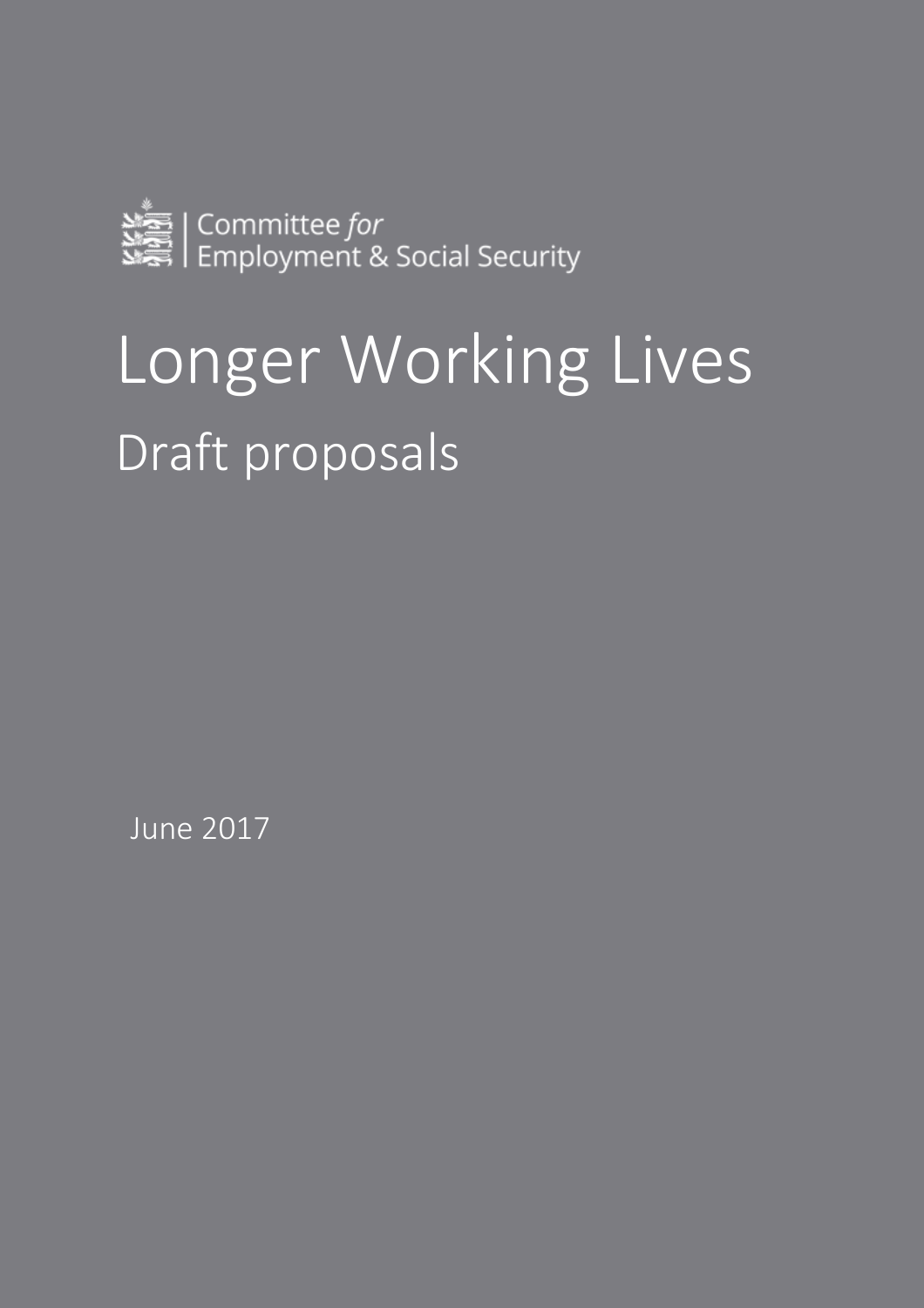Longer Working Lives aims to identify ways to enable people to work up to or past State Pension Age if they want or need to.

Longer Working Lives is a piece of work that was initiated in response to the following States Resolution:

"To direct the Social Security Department, in consultation with all other relevant departments, to investigate measures aimed at supporting longer working lives and assisting older people who wish to work to remain in the workforce, and to report to the States of Deliberation with its findings no later than December 2017". (Billet d'État IV of 2015)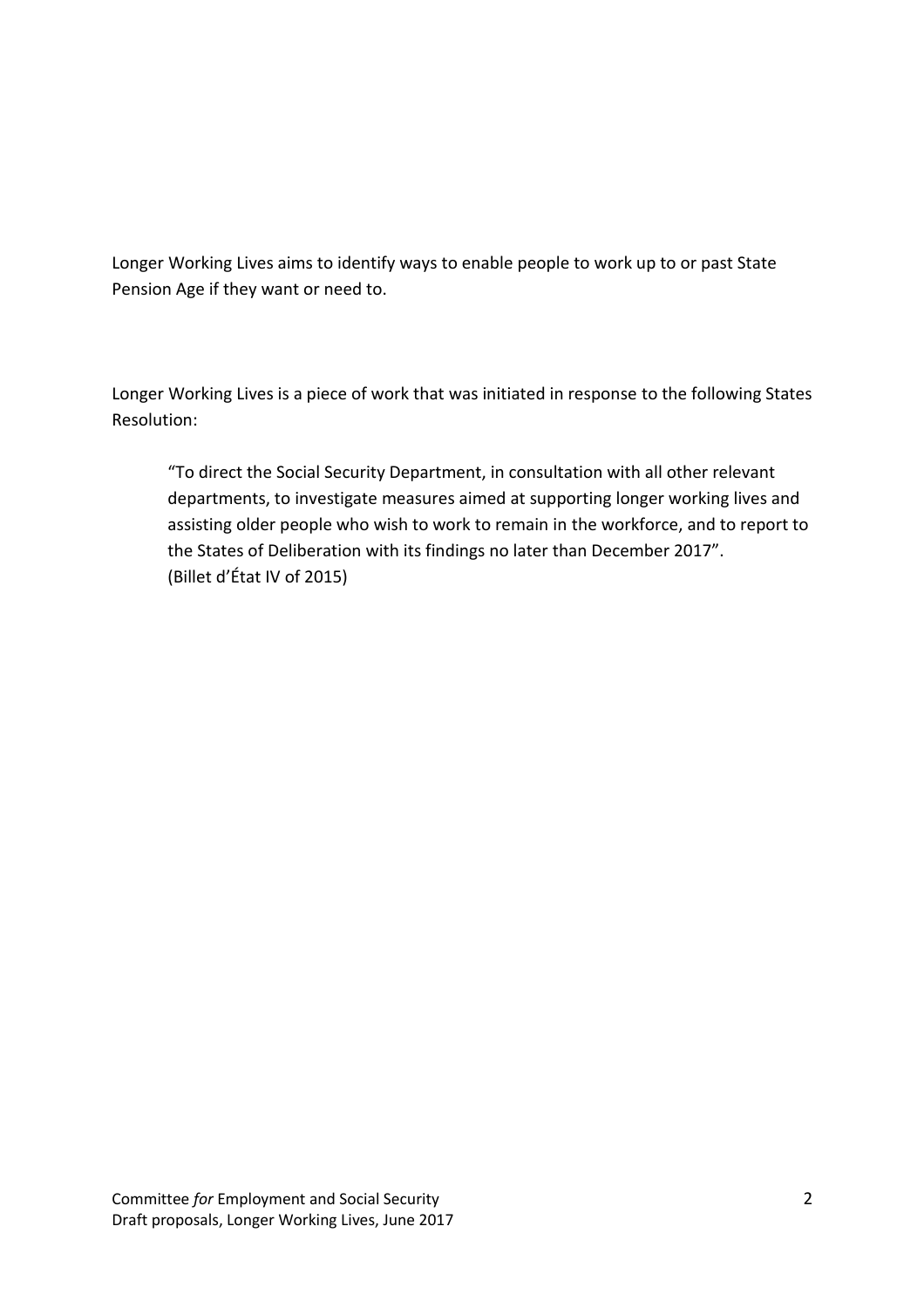## Foreword

In 2015 the States asked us to investigate measures aimed at supporting Longer Working Lives.

During 2016, through in-depth discussion groups, we talked to people from a range of backgrounds including recruitment agencies, HR professionals, employers, employees, selfemployed people, and people claiming benefits. We drew on these discussions to help us to identify what people's key concerns were about working for longer. People had a wide range of suggestions, but there were a few points which we thought were key:

We heard people's concerns about whether their health would allow them to work for longer. People told us that they were concerned about people being asked to leave work before they were ready to finish simply because they reached the retirement age specified in their contracts. They told us that they thought more flexible working options would help and that there were more people looking for part time work than there were employers willing to offer it. They told us that their relationship with their line managers was important and that managers and employers would need to play a role in supporting their staff. We heard about people's difficulties finding information to help them plan for retirement. We heard concerns that raising the pension age might have a bigger impact on some people than others.

We have tried to respond to these key points.

This document outlines our policy position and what we think are the priorities for the States to take forward. What is outlined is not fully developed yet but - until the 14<sup>th</sup> July 2017 - there is an opportunity for you to give us feedback. We want to know if you think we have our priorities right, or if you have suggestions about how we could meet the needs identified.

You can give us feedback online at [www.gov.gg/longerworkinglives](http://www.gov.gg/longerworkinglives). Or, if you'd prefer you can contact our project team on [longerworkinglives@gov.gg](mailto:longerworkinglives@gov.gg) or 01481 732546.

We intend to return a Policy Letter to the States in December 2017 with firm proposals about what we think would help us to support people who wish to continue working.

Deputy Shane Langlois, Vice-president of the Committee *for* Employment & Social Security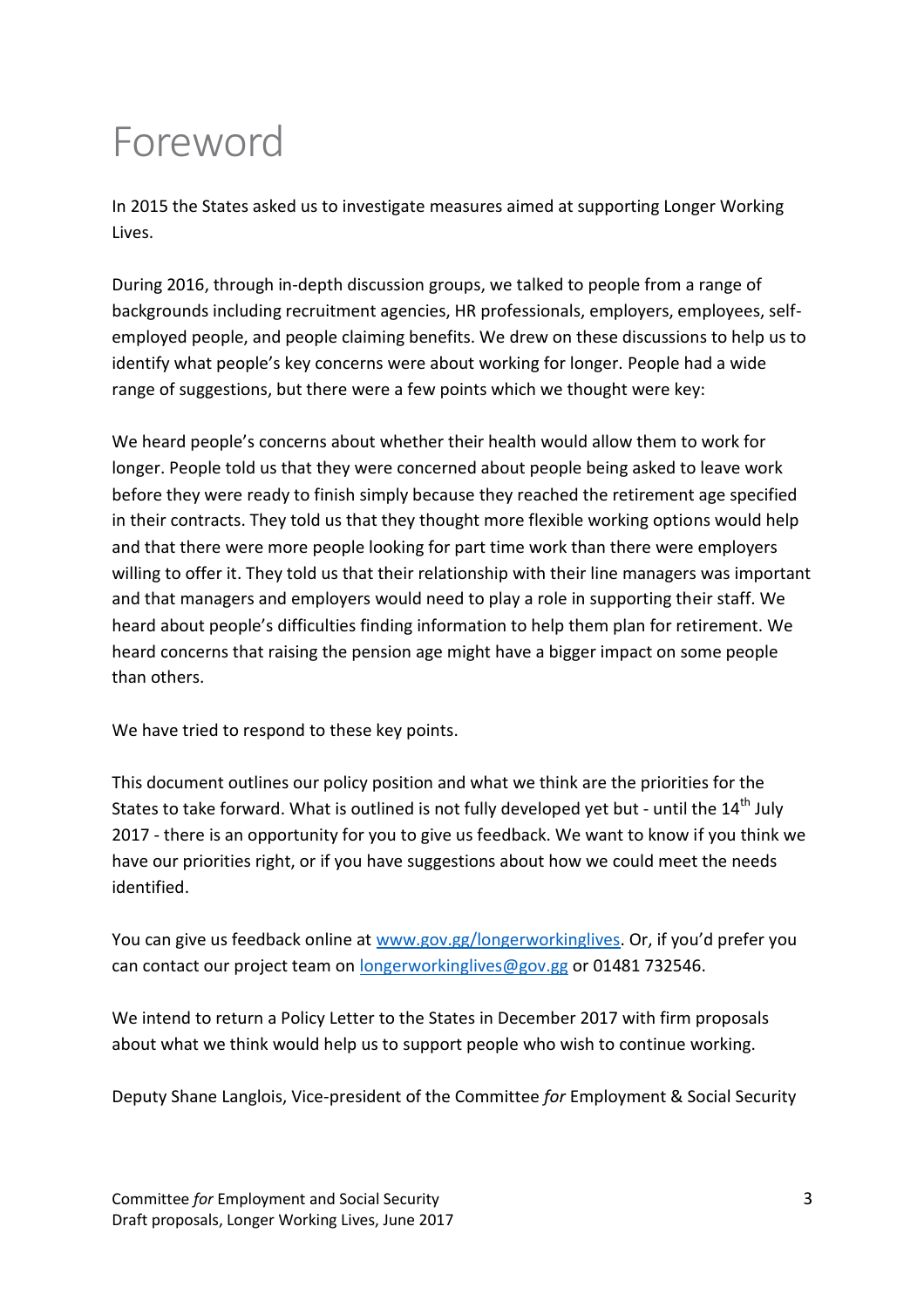# Why is Longer Working Lives important?



Our population is changing in two important ways. Firstly, the generation moving through their 50s and 60s now is particularly large and our birth rate is relatively low – this means that a higher proportion of our population are approaching and past State Pension Age than ever before. So more of our workforce are in the 50+ age group than previously.

Secondly, on average we are living longer and are often starting work later than previous generations. This means that if we keep retiring at the same age we will all be trying to fund longer retirements from fewer years earnings. In combination with the fact that there will be less younger people paying contributions in future, the finances don't balance. So, in 2015 the States agreed to increase the pension age from 65, increasing at a rate of 2 months per year from 2020 reaching 70 in 2049. Some people are already choosing to work beyond State Pension Age.

The above graph shows a projection of what we think will happen. The mid-grey bars for 16- 64 year olds (what has been referred to as 'the working age population', though there are people outside this age group that work currently) increase from 1951-2015, however we then expect fewer people will be in this age group in future. Between 2020 and 2049 the pension age will increase gradually to 70 which means that from 2049 onwards all the people in the light grey 65-69 age group will be under State Pension Age as well – if they continue to work this will help us to maintain our workforce.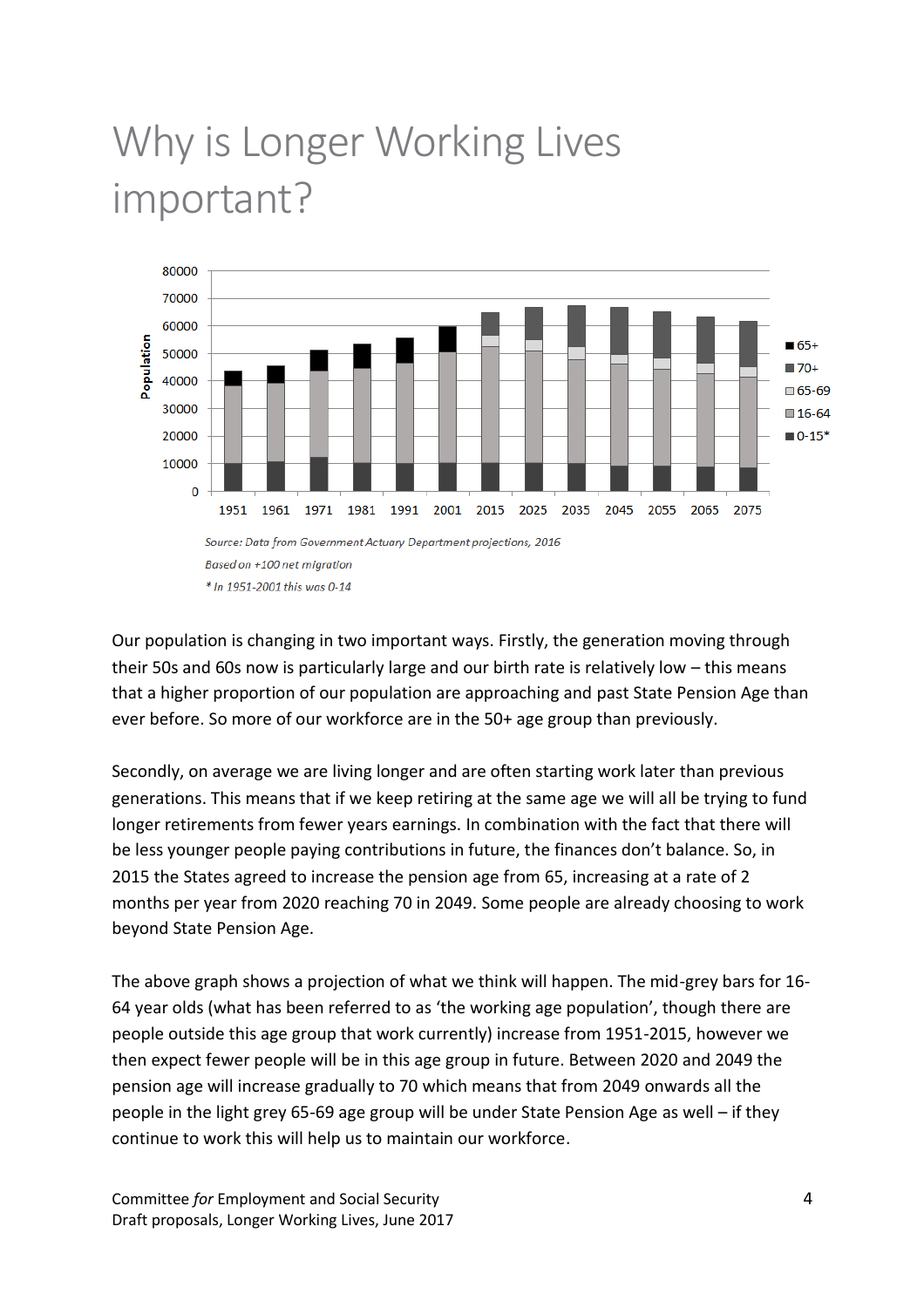We need to start planning for a future in which we live longer, and work later than we do now and for a future in which our workforce, as an island, is older. This might bring some advantages with it – older staff often bring benefits to the economy and island with significant experience from their working lives. Later working life can bring with it new opportunities to stay active, pursue interests, make a contribution to society, or pursue a different kind of career. Working in later life can be positive and support wellbeing.

However, we recognise that some people will find working longer more difficult than others, and (as at the moment) some people will be able to afford to retire earlier than others. Longer Working Lives' proposals will be particularly important to people who are struggling to stay in work. They aim to recognise that we need to think about how work is arranged at the moment so that we do not create unnecessary barriers to working for older people.

### Alderney

We recognise that the population in Alderney is also ageing. Alderney residents face similar issues to Guernsey residents around working for longer, but the different context in terms of legislation and service provision may mean that some of the actions outlined in this document are more relevant to Guernsey residents. We held a public meeting in Alderney in November 2016 and noted the views that were raised. We are currently engaging in initial discussions with the States of Alderney about the project but will return to Alderney to discuss further with residents in due course.

### Resourcing

We are still looking into resourcing options for these draft proposals. The control of expenditure across the States might mean that these proposals would need to be prioritised against other work, which could mean that, if they were agreed and taken forward, they would still take some time to implement.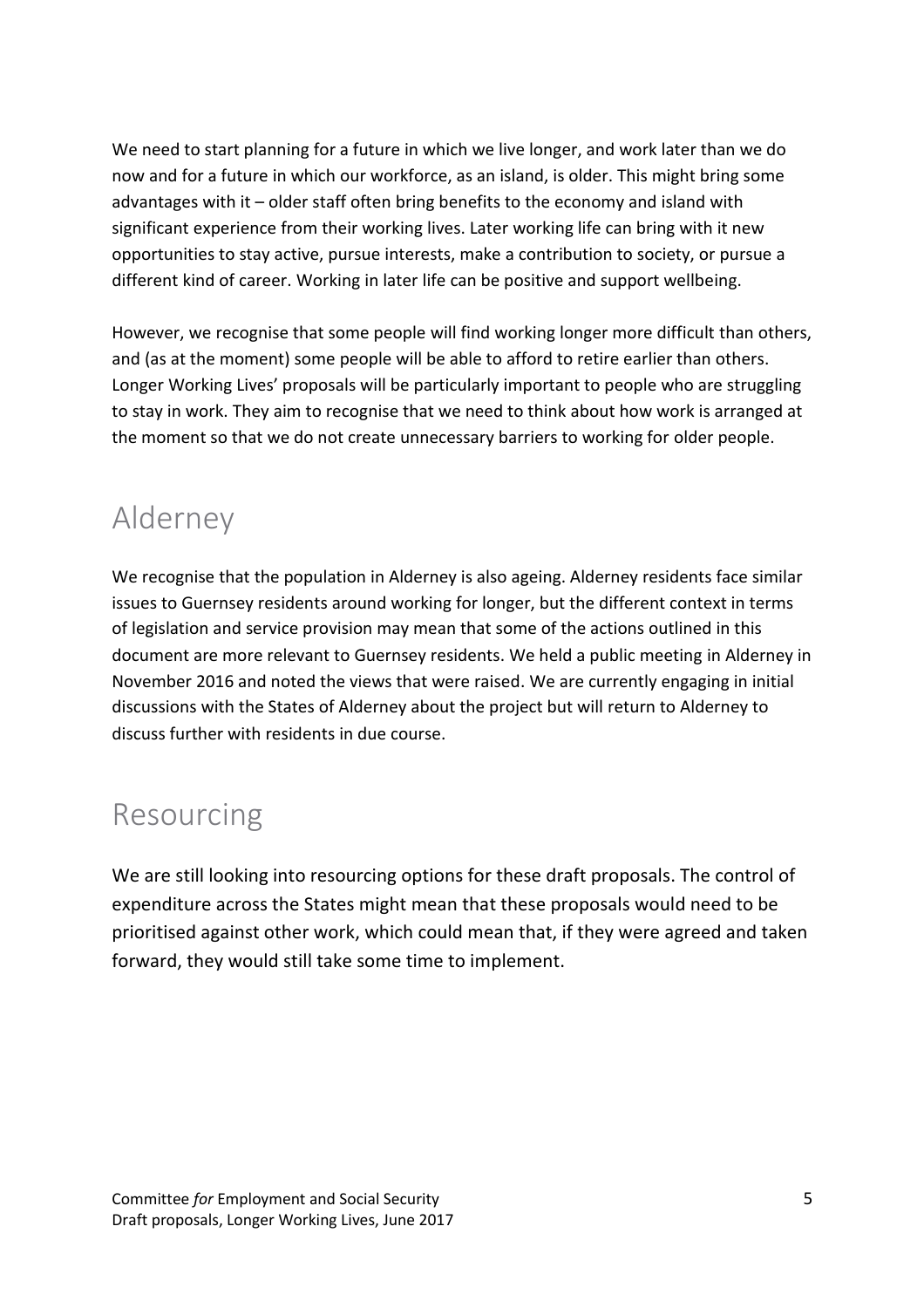# What are the draft proposals?

The Committee have focused on exploring the reasons why a person might leave the labour market before pension age and have suggested that to support people to work for longer would require policy change in the following areas:

### Partnership approach

While government can take some action to support people to work for longer, it is line managers and employers whose day to day interactions can make the most difference.

### Proposed policy position:

We cannot implement the necessary changes as a Committee alone. We must work with businesses, the third sector and other government service areas to share our understanding of the strategic challenges of an ageing workforce, identify and communicate best practice, and bring about change.

### Key action the Committee *for* Employment & Social Security will take forward:

The Committee will seek to develop a business case document outlining the strategic reasons why employers may benefit from actively including older workers and engaging with Longer Working Lives. This will form the basis of discussions with the business community about how they could be supported to lead change, to adapt their HR practices to the ageing workforce and to share good practice.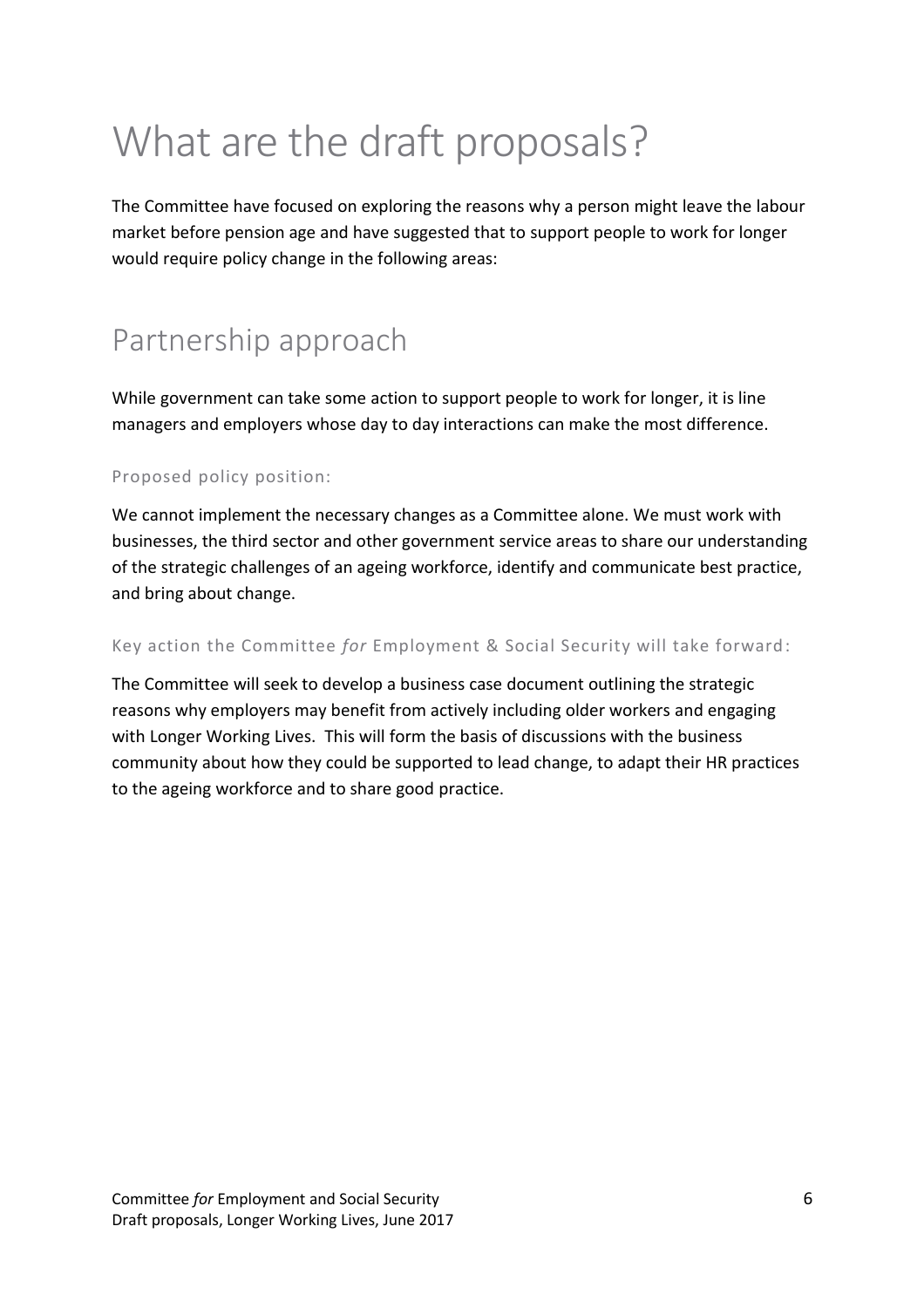### People who care for, or support, their parents, grandchildren or other family members

Many grandparents care for their grandchildren in order to support parents to remain in the workforce. We also know that many people in their 50s and 60s provide support to older family members. Some people are simultaneously supporting children or grandchildren and their parents.

### Policy position:

People who support family members or friends or who care for their children or grandchildren in the years approaching retirement undertake important roles and should be supported in these. Many people will wish to combine work with their care responsibilities but may encounter difficulties in doing so.

We should seek to make work and care responsibilities more compatible.

#### What is already being done:

**Care and Support Services** – Health & Social Care provide [a range of care and support](http://signpost.gg/communityteams)  [services](http://signpost.gg/communityteams) for people with care and support needs. These can be of vital importance to working carers. Under the [Supported Living and Ageing Well Strategy \(SLAWS\)](https://gov.gg/CHttpHandler.ashx?id=99841&p=0), developments will be sought in improving community care services, reablement and care coordination (amongst other things).

**Carers' Strategy** *–* the States has already resolved to develop a Carers Strategy as part of [SLAWS.](https://gov.gg/CHttpHandler.ashx?id=99841&p=0)

**Carer's Allowance** *–* Carer'[s Allowance](https://gov.gg/carebenefits) was amended in 2014 so that working carers could receive the allowance if they met the criteria.

**Disability Discrimination Legislation** *–* legislation is being developed which will "prevent discrimination against disabled people and carers and provide for equality of opportunity" (Billet XXII, 2013, resolution 3).

**Signpost** *–* in response to public demand for improved information about care and support services and as part of the Disability and Inclusion Strategy the ['signpost.gg' website](http://signpost.gg/adults-homepage) has been developed to provide information on available services for people with care and support needs.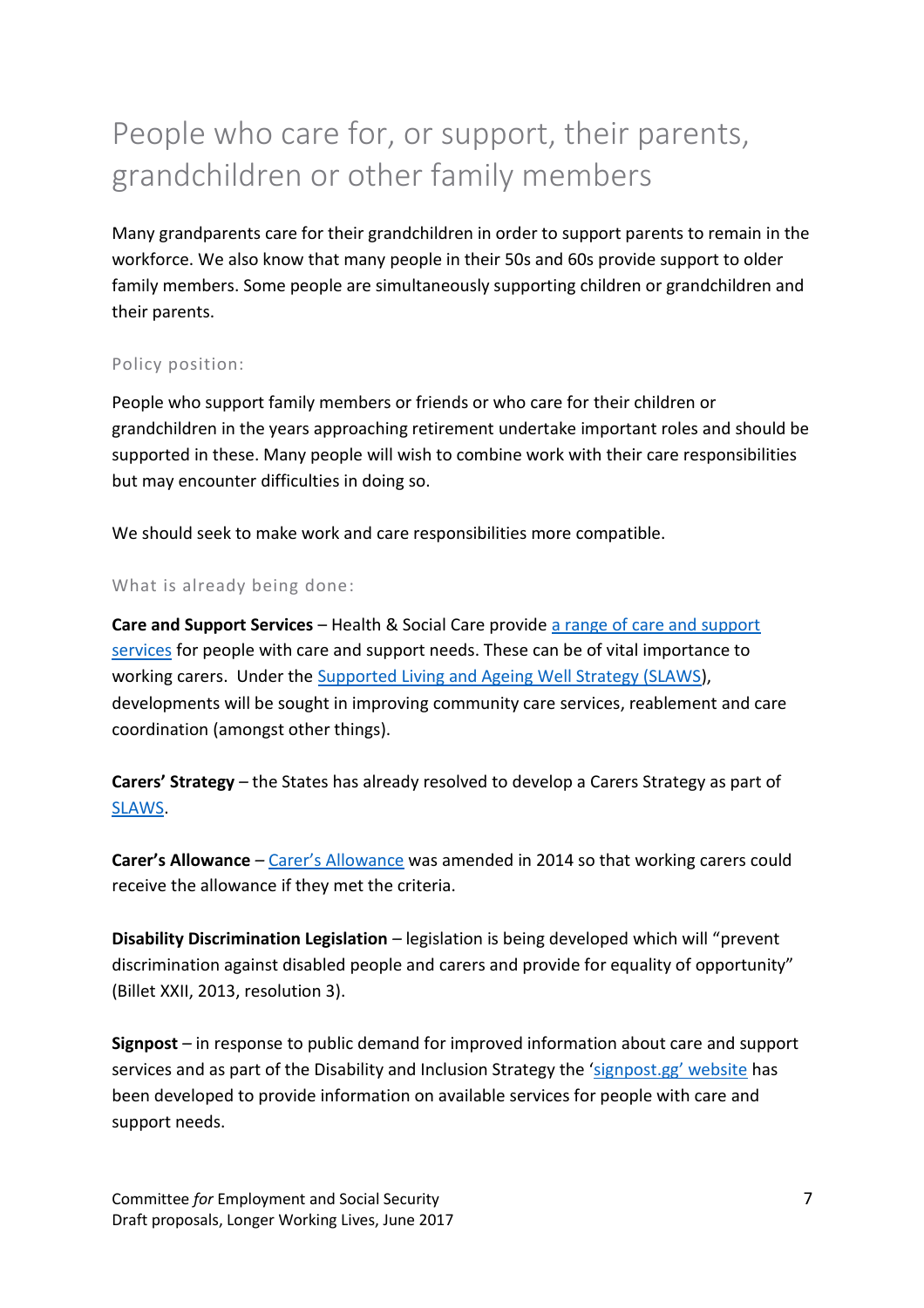**Support returning to work** *–* [the Job Centre](https://gov.gg/jobcentrevacancies?sort=Relevance&size=10&page=1#top) does support carers back into work when their caring role changes or comes to an end.

**Pre-school education** *-* The Committee *for* Education, Sport & Culture introduced [free](https://gov.gg/preschool)  [preschool placements](https://gov.gg/preschool) for 3-4 year olds for up to 15 hours per week, 38 weeks a year. This may help to support parents or grandparents to work.

### Key action the Committee *for* Employment & Social Security will take forward:

Flexible working has been identified as key for carers' ability to continue working. It is also important for overcoming other kinds of barriers to work when approaching State Pension Age, including supporting people with health conditions to work and offering phased retirement options. The Committee will seek to promote flexible working. In the first instance, further consultation will be taken forward on whether to issue best practice guidance through the Employment Relations Service and promote flexible working, develop a legal right to request flexible working or whether another method is available.

### Ageism

During the initial discussions we encountered a number of people who were concerned about the fact that they believe they were being asked to leave work, or that their employer moved them onto a different contract once they reached 'retirement age' as specified in their contract of employment (this was sometimes lower than State Pension Age).

### Policy position:

Age is not a good predictor of productivity, skills or capability to undertake a role. We should move towards a culture where employment decisions are based on an individual's competency not their age.

### What is already being done:

The States resolved as part of th[e Supported Living and Ageing Well Strategy](https://gov.gg/CHttpHandler.ashx?id=99841&p=0) **to investigate the impact of ageism** in Guernsey and Alderney.

There is [no Default Retirement Age](https://gov.gg/CHttpHandler.ashx?id=102345&p=0) in Guernsey.

The [Disability & Inclusion Strategy](https://gov.gg/article/152970/Disability-and-Inclusion-Strategy) included a resolution to establish an **Equality and Rights Organisation,** if established this could work to address ageism amongst other forms of prejudice and discrimination.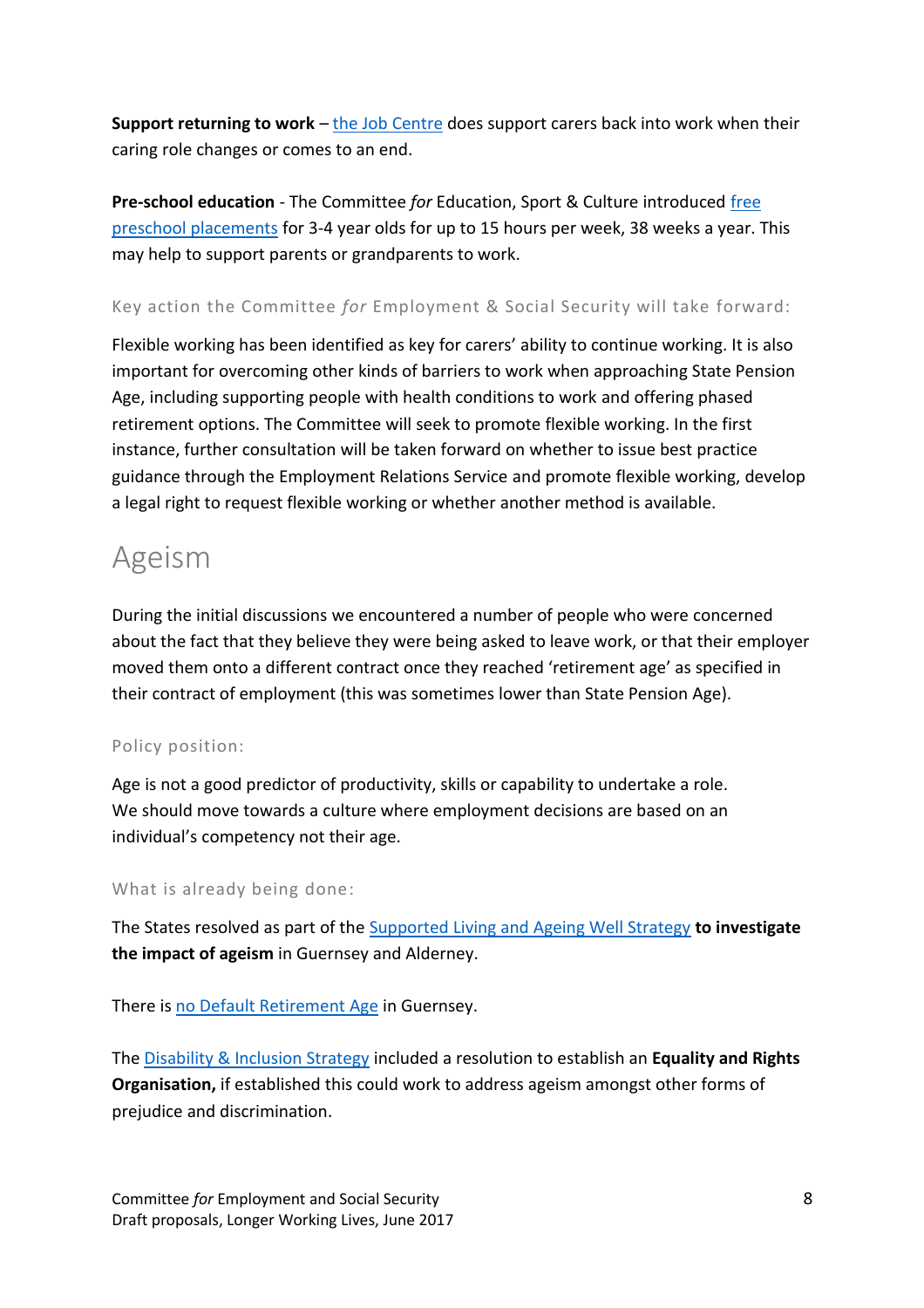### Key action the Committee *for* Employment & Social Security will take forward:

The Committee will consult with employers, employees and the public about the introduction of age discrimination legislation.

### Back-to-work support

We know that there are some issues which are experienced more frequently amongst older jobseekers. We also know that a higher proportion of older jobseekers than younger jobseekers are coming to the Job Centre from incapacity benefit claims rather than directly from the labour market.

### Policy position:

We should continue to build on our work with employers and the medical profession around the Supporting Occupational Health and Wellbeing (SOHWELL) project (including [FitTogether\)](https://www.gov.gg/fittogether) to ensure that there is appropriate advice and support for people to move back to work as soon as possible after illness or injury (including self-employed people and people working for small businesses).

The Job Centre should continue to support adults back to work, building on existing good practice. The specific needs of older adults should be identified and taken into account.

### What is already being done

**The** [Job Centre](https://www.gov.gg/jobcentrevacancies) *–* provides support which includes:

- **Advice and guidance**
- Matching people to **job vacancies**
- Support for people to undertake certain **short term and basic skills training**
- **Recruitment Grants** (if an employer recruits someone who has been claiming Unemployment Benefit or sickness benefits for more than six months, a Recruitment Grant of up to £2,500 may be payable. The Recruitment Grant is paid in three stages over 26 weeks and an additional training allowance element can be claimed if an employer provides detailed information about the training that is to be provided)
- **Back to Work Bonus** A person who has been unemployed for 6 months or longer may be able to claim a lump sum (of up to £500) on return to work.
- **Work trial** a person can be taken on a trial basis for up to two weeks during which benefit remains payable with a possibility to continue in the role if the person performs to standard.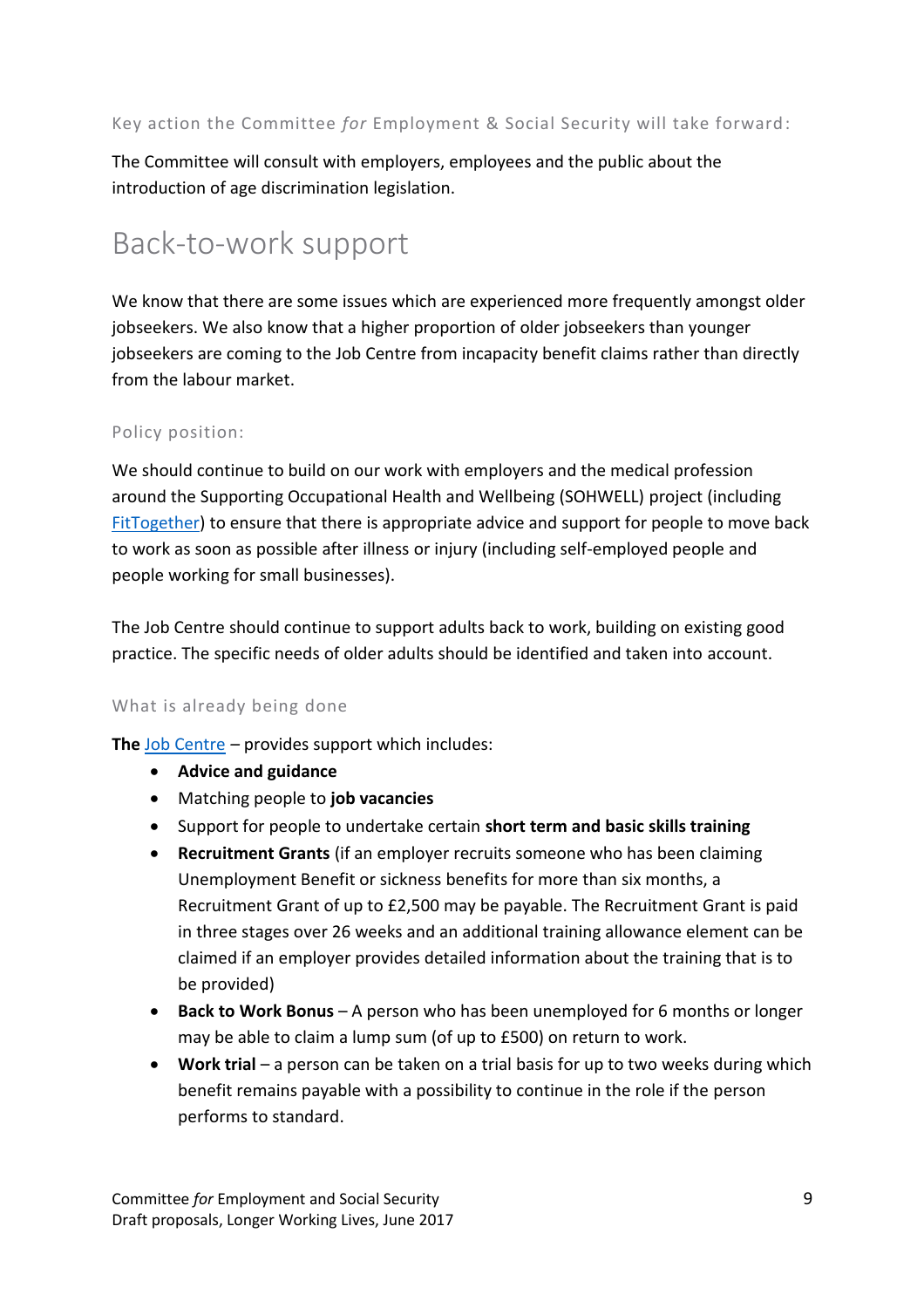- **Work experience** work experience placements usually last up to two weeks with a focus on learning and building confidence
- **Voluntary work** however, a person must be prepared to give this up if they are offered a paid work opportunity
- **Work rehabilitation** *–* one-to-one help, support and guidance for people who have significant barriers to employment.
- **Community and Environmental Project Scheme (CEPS)** work and training opportunities for people who are not working. The person works under contract to Social Security and receives minimum wage.
- **Kick Start** *–* hands-on training on-the-job, a person is placed with an employer for up to 13 weeks. The person will work under contract to Social Security and receive minimum wage.
- **Job Start expenses** *–* longer term claimants may be able to apply for some support with the expenses associated with getting a job if this would otherwise be a barrier to taking up a job.
- **Work2Benefit** *–* A mandatory work and training scheme for unemployed persons in receipt of supplementary benefit. Placements are tailored to address an individual's specific barriers to work and participation is intended to be a work rehabilitation tool. Placements are unpaid but benefit remains in payment.

The [Guernsey Employment Trust](http://www.get.org.gg/) also supports disabled people to secure and maintain work.

Job Centre staff do some work by meeting people in firms which have announced **redundancies** before staff are made redundant.

The Job Centre can support people who are looking for work who are **past State Pension Age**, though the same financial benefits may not be available.

The first phase of the Supporting Occupational Health and Wellbeing (SOHWELL) project saw significant work undertaken on **medical certificates** from GPs for sickness benefit purposes. Certificates were adapted so that medical professionals could supply more information about what workplace adjustments could be made for a person to return to work sooner.

The second phase of the SOHWELL project is underway and involves communicating with employers about sickness absence and return to work and the launch of [FitTogether.](https://www.gov.gg/fittogether)

As part of [the Disability and Inclusion](https://gov.gg/article/152970/Disability-and-Inclusion-Strategy) Strategy, **Disability Discrimination Legislation** is being developed. The introduction of this legislation should help the island move towards a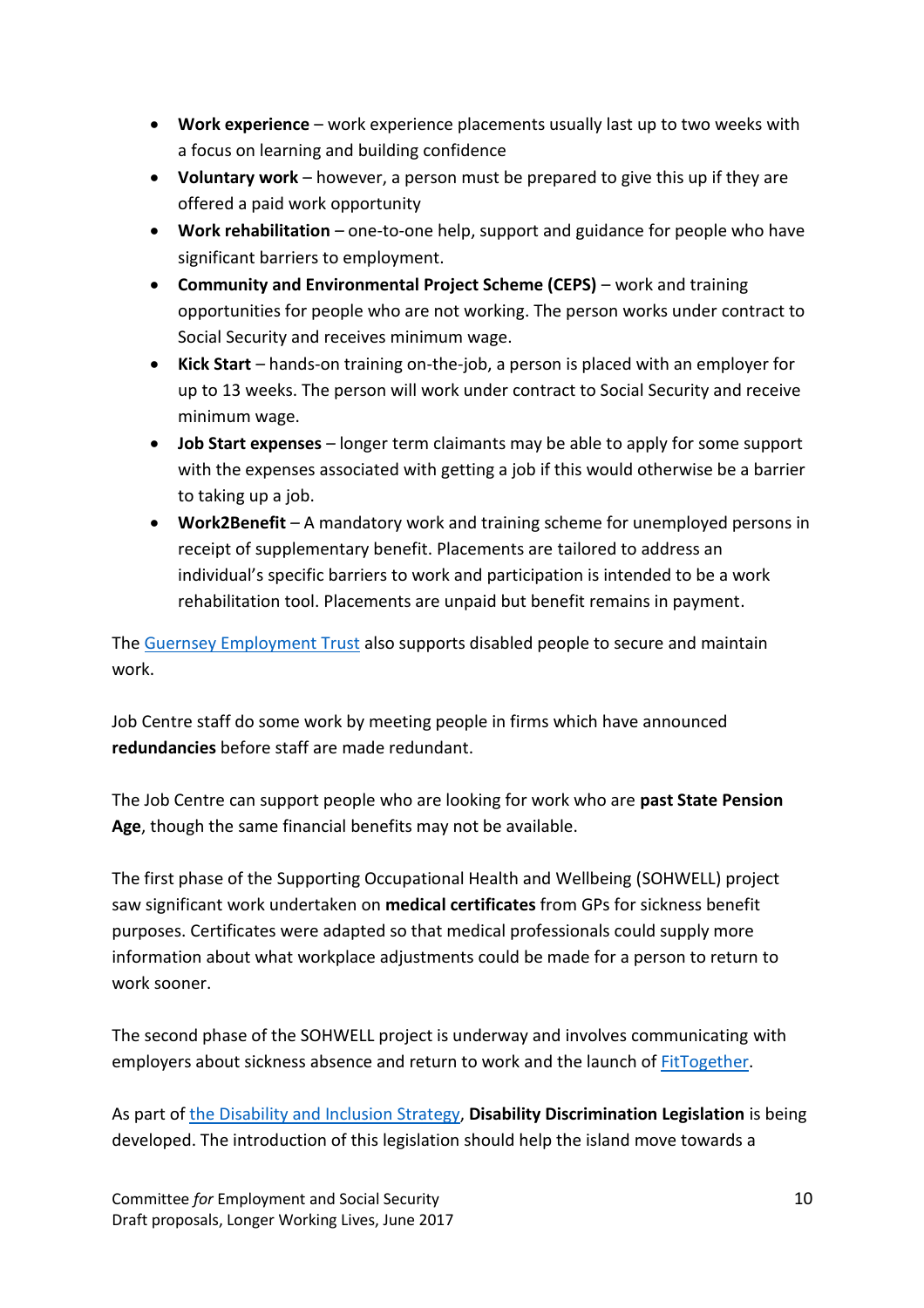culture where reasonable workplace adjustments can be made and discrimination against disabled people can be challenged.

### Key action the Committee *for* Employment & Social Security will take forward

The Committee will oversee ongoing operational improvements at the Job Centre to improve services and show greater recognition of the specific needs of older job seekers.

### Preventing job loss

### Policy position:

We should seek to reduce the incidence of people losing their jobs (or self-employed business) due to mental or physical health issues or injury. In order to do this we will explore and, where possible, invest in cost-effective measures of preventing illness or injury in the workplace occurring in the first instance, or where it does occur, seeking to implement early interventions to prevent illness or injury leading to the loss of a job. This will be taken forward through considering prevention as part of the SOHWELL project.

### What is already being done:

The Committee *for* Health & Social Care has a number of strategies in place to help people to stay healthy. There are a number of island wide [Public Health](https://gov.gg/article/120360/Public-Health-and-Seeking-Support) **Strategies** (including smoking, obesity and drug and alcohol) as well as screening programmes. The **Health Promotion Unit** also undertakes work to promote healthy lifestyles with the general public. The **2020 vision** included a strategic focus for Health & Social care on early intervention and prevention.

The **Supporting Occupational Health and Wellbeing** (SOHWELL) Project has been working with employers and GPs to improve management of sickness absence and keep people in work. As part of this work information is being gathered from employers around what occupational health resources they have available to them.

As part of their ongoing work **Recreation Services** intend to ensure access to sports and leisure facilities to enable people to support their health.

The [Health & Safety Executive](http://www.hse.gg/) regulate workplace health and safety in Guernsey and Alderney including providing advice, undertaking workplace inspections, investigating accidents and incidents and taking action to enforce Guernsey Health & Safety legislation.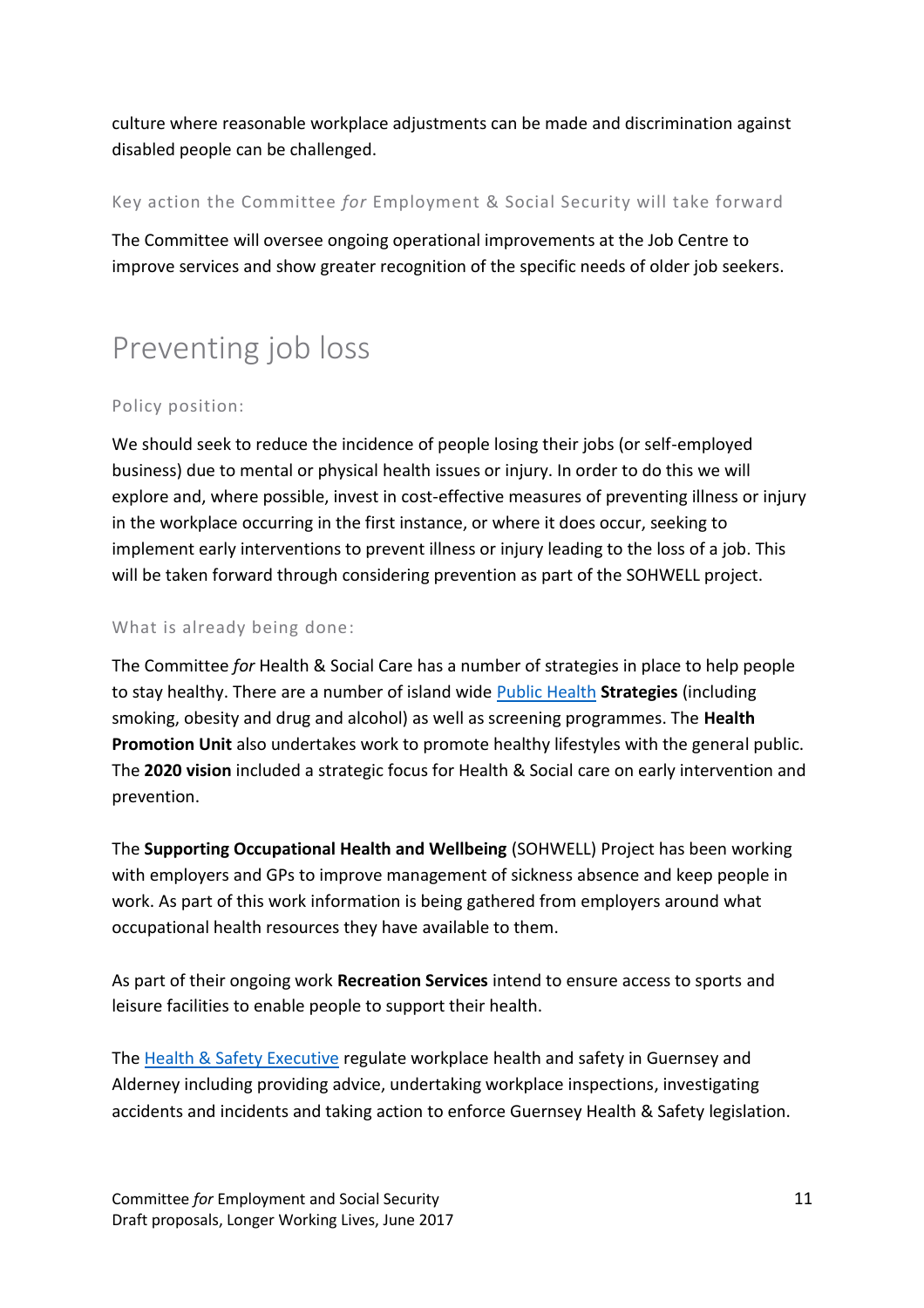The [Disability and Inclusion Strategy](https://gov.gg/article/152970/Disability-and-Inclusion-Strategy) includes work on the introduction of **Disability Discrimination Legislation** which should begin to create a culture in which it is expected to be normal to provide reasonable workplace adjustments to include disabled people in work.

The [Guernsey Employment Trust](http://www.get.org.gg/) assists disabled people to secure and maintain work.

**Gradual return to work** is offered to incapacity benefit claimants who can continue to receive some support from incapacity benefit as they gradually increase their working hours after a period of sickness absence.

The [Primary Care Mental Health and Wellbeing Service](https://www.gov.gg/article/120846/Mental-Health) provides support and individual and group therapy sessions free to those referred by their GP. It was established with the aim of providing intervention and early treatment to help to manage the number of mental health related incapacity benefit claims.

The [Employment Relations Service](https://www.gov.gg/employmentrelations) provides advice and guidance about stress in the workplace and bullying and harassment at work.

Person centred enabling care is part of the aim of the **Supported Living and Ageing Well Strategy** and a number of projects are underway to help people to maximise their wellbeing and support their ability to do what they want to do. This includes a 'reablement' project which helps provide therapeutic support to return someone to the community after a health crisis.

Key action the Committee *for* Employment & Social Security will take forward

A third phase of the Supporting Occupational Health and Wellbeing (SOHWELL) project will be developed. A staged approach will continue to be taken with the aim of achieving focused and concrete action. Consideration will be given to the priority for phase three, taking into account the opportunities identified for action in the development of Longer Working Lives.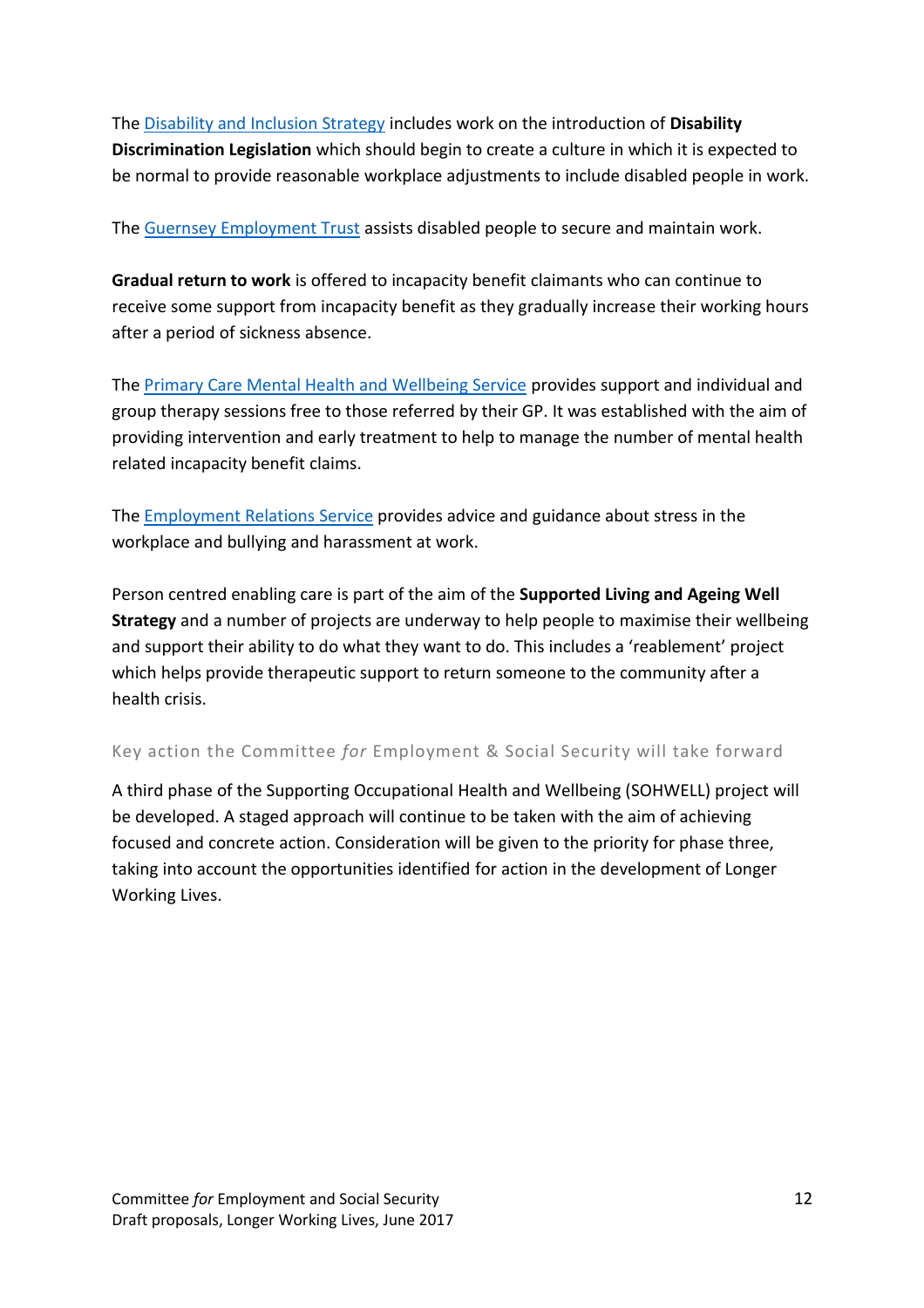### Career change and training

Longer Working Lives is likely to mean that more people will choose to change career during their later working life, and more people will feel that they have to change career in order to keep working up to the State Pension Age. Others will need to keep their training up to date in order to retain their jobs or progress in their careers in later life.

### Policy position:

We believe changing career is an individual process where the best outcome depends on a clear understanding of an individual's skills and life experience and the opportunities in the labour market at the time.

We should seek to ensure that people can access adult career guidance during mid-life. We should work with the Committee *for* Education, Sport & Culture and the Committee *for* Economic Development to ensure that appropriate training opportunities are available on island. We will explore ways of informing those who are at high risk of needing to change career about the services available to support them to make a change before they reach a point at which they are unable to continue in their original role.

#### What is already being done

The [Job Centre](https://www.gov.gg/jobcentrevacancies) already provides support for jobseekers to undertake training which might improve the chances of their employability. These can include general and basic skills (such as IT training) but can also include support to get into particular sectors (for example, the Job Centre has recently run a 'Getting into Care' course which has successfully supported a number of jobseekers to find employment in the care sector).

The Committee *for* Education, Sport & Culture provides **adult career guidance** through [Careers Guernsey](http://www.careers.gg/) which is open to all on appointment via the Careers Service. There is some **funding for courses** available through their Student Financing team (currently limited to people under 55) for on and off island training courses or degrees.

The [College of Further Education,](http://www.guernseycollege.ac.gg/wp/) th[e Institute of Health and Social Care Studies,](https://www.gov.gg/theinstitute) the [Guernsey Training Agency](https://www.gta.gg/) and [BPP professional education](http://www.bpp.com/professional-education) provide **on island training opportunities** for adults who are looking to obtain skills which will help them in their careers. Online and distance learning courses are also becoming increasingly available, though these are more relevant to some careers than others.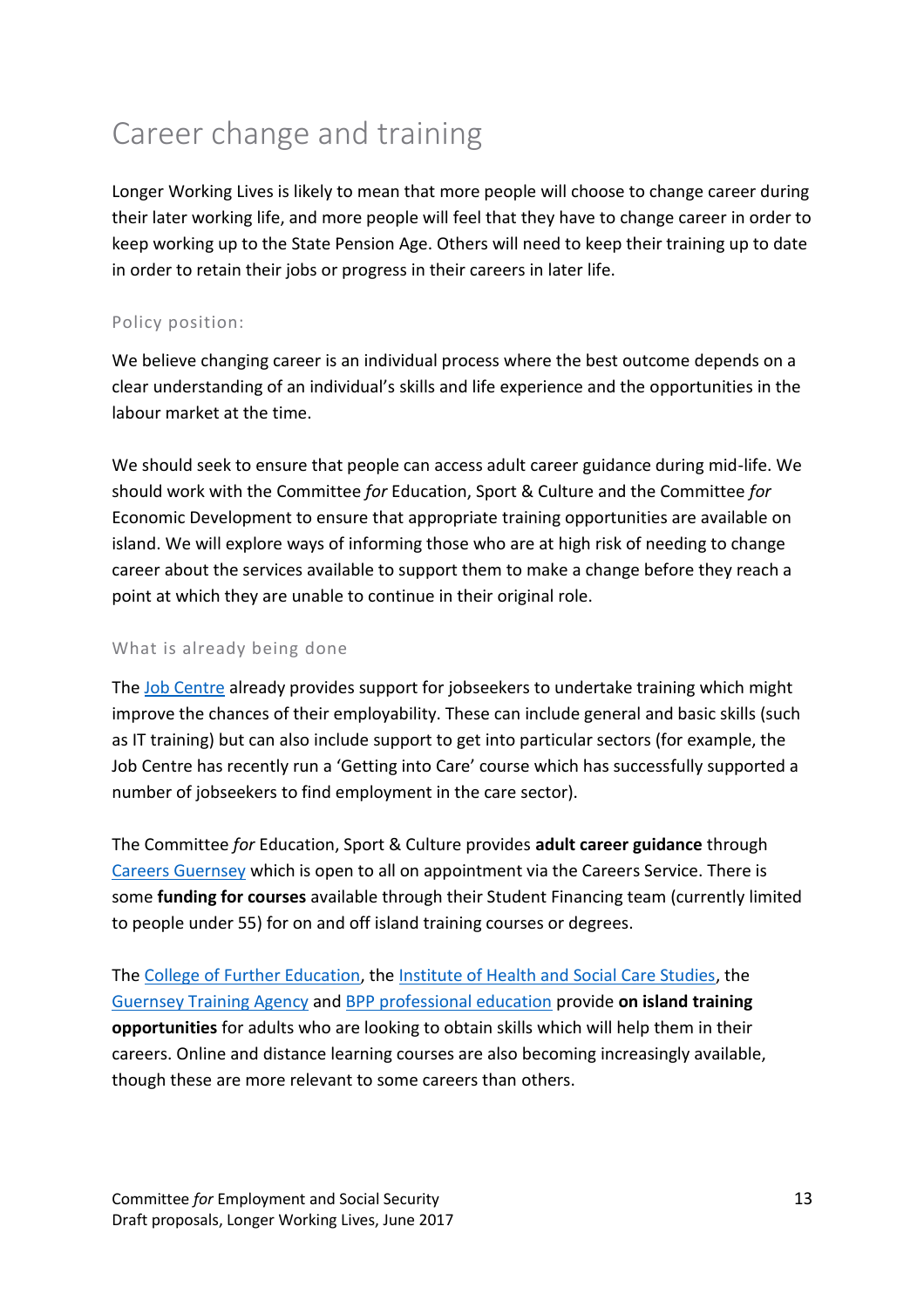**Basic IT skills training** is available from the [College of FE](http://www.guernseycollege.ac.gg/wp/adult-community-education/) and the [Guille Allès Library.](http://www.library.gg/computers-and-wi-fi) [U3A](http://u3asited.org.uk/code/u3asite.php?site=858&page=0) Guernsey have run a "using an iPad" course from the Digital Greenhouse.

### Key action the Committee *for* Employment & Social Security will take forward

The Committee will work with other relevant service areas to develop a "mid-life review" which will provide a structured way for someone to think through their health, career and financial situation and plan for later life. We suggest launching this through a website and an annual drop-in event. These review resources can be marketed at people in their 40s and 50s and should prompt people at risk of not being able to sustain their career paths to consider what options are available to them before a crisis point is reached and signpost them to services which could provide more in-depth help.

### Self-employed people and small businesses

### Policy position:

Many people enter self-employment in later life. This can come with financial risks. The Committee will not, therefore, seek to promote self-employment amongst those approaching or past State Pension Age, but believe it is important that there is sufficient information and advice provided to those who do become, or are considering becoming, self-employed in later life.

### What is already being done

[Start-up Guernsey](http://www.startup.gg/) provide advice, mentoring and network opportunities for people looking to start up their own businesses.

The [Economic Development Framework](https://www.gov.gg/article/152943/Economic-Development-Strategy) has examined start-up funding sources in the island.

In 2015, the then Commerce and Employment Department undertook a **Red-tape Audit** examining the ways in which people starting businesses had to resubmit the same information to different States of Guernsey services and whether this could be streamlined.

The [Secondary Pension](https://www.gov.gg/secondarypensions) **Project** should help to improve the access of self-employed people to pensions.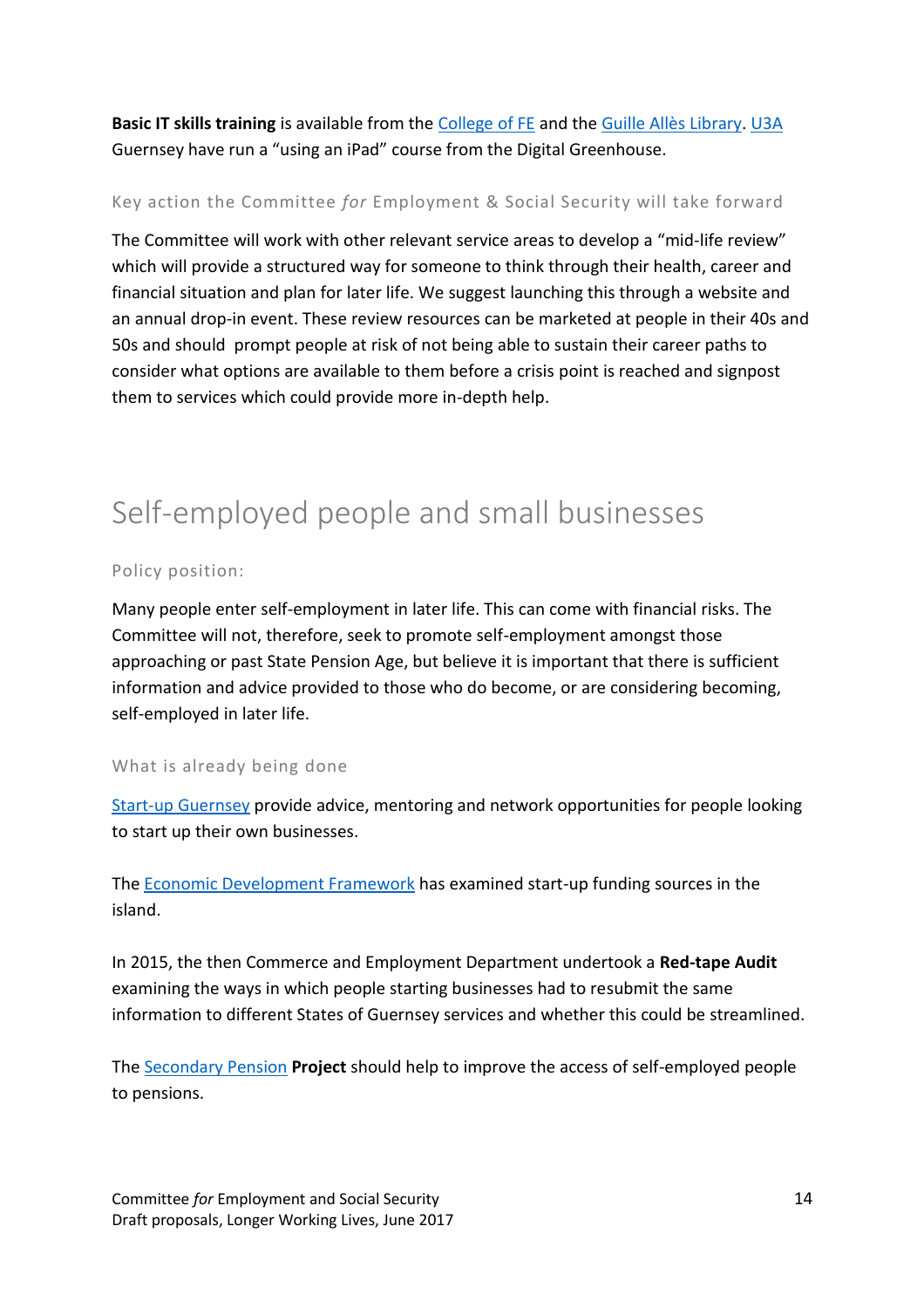### Retirement planning and access to pensions

Through the Longer Working Lives discussion groups we had in 2016, it seemed as though some people were experiencing difficulties accessing information about their retirement income and pensions so that they could plan for their retirement. There were also concerns that the increase in pension age did not reflect the fact that some people started to work sooner than others, that life expectancy varied, or that some people would be unable to work up to a higher pension age.

### Policy position:

We should seek to improve public access to information on pensions going forward. We will also give further consideration to whether it is possible to mitigate the financial impact of a higher State Pension Age on those who are unable to continue working by an alteration to the pensions and benefits system for those few individuals who would be most affected.

#### What is already being done

The Committee *for* Employment & Social Security is working on the development of a ['Secondary Pension'](https://www.gov.gg/secondarypensions). This will be an opt-out savings scheme which should improve islanders' access to a private pension.

People can request information on their contribution records and what this means about their State Pension entitlement by calling Social Security. Thought is being given as whether improvements in access to this information can be designed into future system changes.

### Key action the Committee *for* Employment & Social Security will take forward

The Committee will give further consideration to whether it is possible to mitigate the financial impact of a higher State Pension Age on those who are unable to continue working by adjusting the pensions and benefits system to support the few individuals who would be most affected.